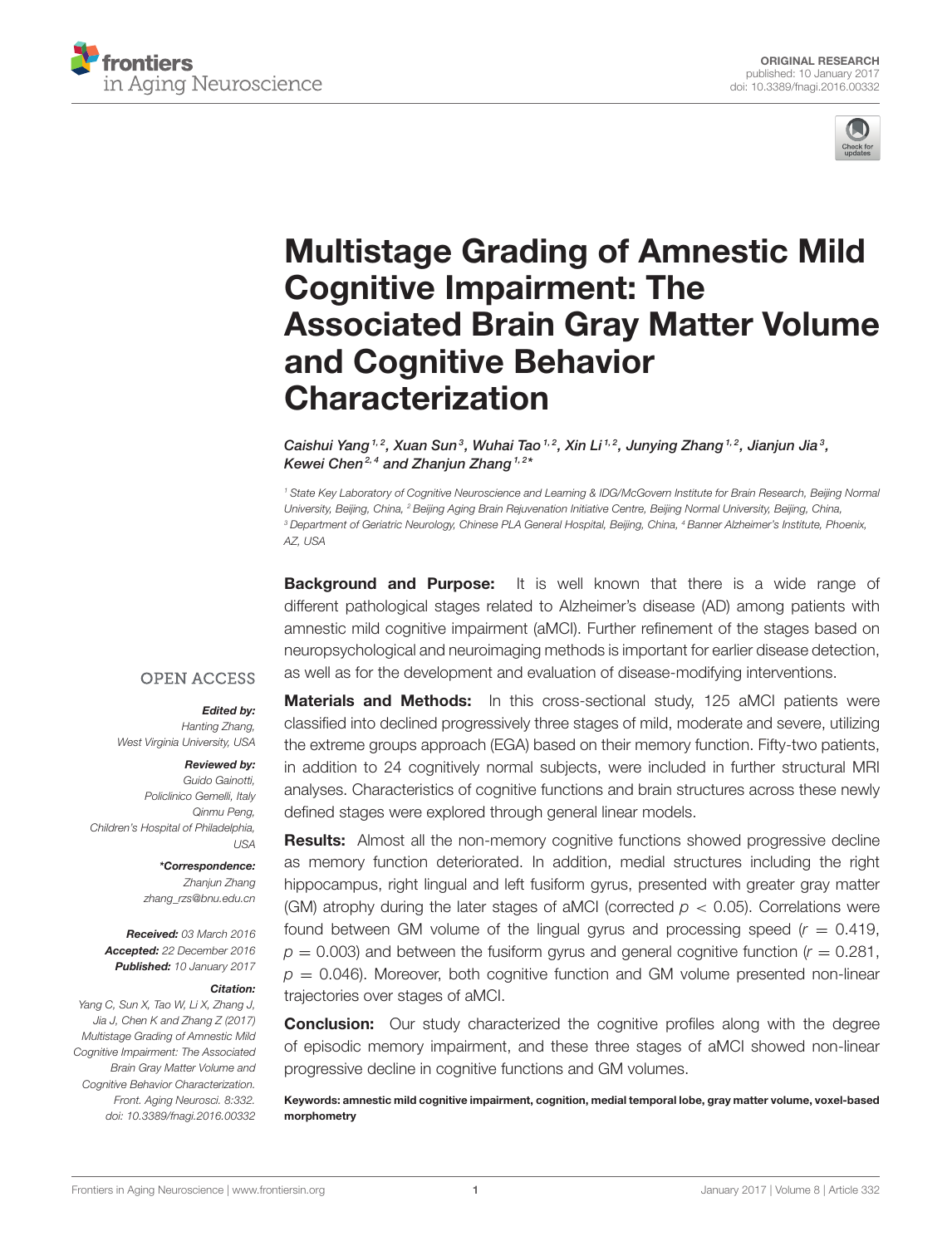# INTRODUCTION

Amnestic mild cognitive impairment (aMCI) has been widely viewed as the transitional preclinical stage between normal aging and the onset of Alzheimer's disease (AD). Substantial studies have investigated aMCI from various perspectives, uncovering how strikingly similar its clinical and pathological changes are to those of AD [\(Mariani et al., 2007;](#page-7-0) [Petersen, 2011;](#page-7-1) [Mufson et al.,](#page-7-2) [2012\)](#page-7-2). Furthermore, as the higher incidence of AD progression [\(Mitchell and Shiri-Feshki, 2009;](#page-7-3) [Petersen et al., 2014\)](#page-7-4) and faster cortical reduction in AD vulnerable regions [\(Thompson et al.,](#page-7-5) [2003;](#page-7-5) [Chetelat et al., 2005;](#page-7-6) [Jack et al., 2008;](#page-7-7) [Desikan et al.,](#page-7-8) [2009;](#page-7-8) [Mueller et al., 2010;](#page-7-9) [Okonkwo et al., 2010\)](#page-7-10) present in aMCI cohorts, aMCI has become a focus for the early diagnosis and secondary prevention of AD and indicates that there is a crucial time window for emerging AD-modifying therapies. Increasing evidence points to the fact that the current aMCI inclusion criteria indeed cover a wide spectrum of different pathological stages. While a subset of aMCI patients did not show any detectable structural or functional abnormalities in their brain, others manifested pathological changes comparable with those of AD patients, although similar cognitive impairment was detected. Because of this great variability, the depiction of biomarker trajectories over various disease stages may be imprecise, and thus, disease-modifying intervention would be likely to be underpowered and even impeded by the underlying variability. Therefore, the further refinement of the clinical course of aMCI is of great importance to determine the effective time window for more accurate early diagnosis, prognosis and intervention evaluations.

Studies have begun to focus on the issue of aMCI staging. A dichotomy of early and late MCI was put forward by ADNI and several other groups [\(Aisen et al., 2010;](#page-6-0) [Ye et al.,](#page-7-11) [2013,](#page-7-11) [2014;](#page-7-12) [Zhuang et al., 2013;](#page-7-13) [Jessen et al., 2014\)](#page-7-14). With this refinement, AD advancement corresponded better with the severity of brain structural atrophy [\(Ye et al., 2014\)](#page-7-12). Due to the prominent impairment of episodic memory in aMCI and AD patients [\(Albert et al., 2011;](#page-6-1) [Gallagher and Koh, 2011;](#page-7-15) [Petersen, 2011\)](#page-7-1) and the attempts of using episodic memory to predict the conversion to AD in aMCI patients or normal elders [\(Chapman et al., 2011;](#page-7-16) [Didic et al., 2013;](#page-7-17) [Gainotti et al.,](#page-7-18) [2014\)](#page-7-18), the emerging dichotomy was mostly based on whether a person scored 1.0 SD or 1.5 SD below the mean of standard test norms on several episodic memory tests [\(Ye et al., 2013,](#page-7-11) [2014;](#page-7-12) [Jessen et al., 2014\)](#page-7-14). Although this dichotomy is sufficient for characterizing monotonic change, it may be impossible to capture some nonlinear trends for cognition or neuroimaging biomarkers.

In this study, we attempted to further refine the staging of aMCI patients based on their episodic memory function and to explore the corresponding characteristics and patterns in their cognitive profiles. We then addressed brain structural alterations over these stages along with declines in cognitive function. Finally, we studied the relationship between cognitive function and brain gray matter (GM) volume during the disease development. Our findings provide further information for understanding the aMCI stages and the disease's progression, and contribute to earlier disease detection and better disease-modifying interventions.

# **METHODS**

### Study Cohort

As one of the leading groups, we conducted the Beijing Aging Brain Rejuvenation Initiative (BABRI) investigation on the aging and cognitive impairment of urban elderly people in Beijing, China, and on neuroimaging biomarker identifications for MCI and AD risks. The details of the BABRI project design and the recruitment strategy are described elsewhere [\(Li et al., 2013\)](#page-7-19). So far, we have collected demographic, neuropsychological and neuroimaging data from 1371 subjects, who (a) were 50–80 years old, (b) had at least 6 years of education, (c) scored 24 or higher on the Chinese version of the Mini-Mental State Examination (MMSE) [\(Folstein et al., 1975\)](#page-7-20), (d) had no history of neurological, psychiatric, or systemic illness, and (e) had no history of using psychoactive medications.

Among these 1371 subjects, we confirmed a total of 125 subjects who met the published criteria [\(Petersen, 2011\)](#page-7-1) of amnestic MCI, which included subjective memory complaints, objective memory impairment (scoring more than 1.5 standard deviations below the mean for age- and education-adjusted norms on memory tests), relatively preserved general cognitive function, and intact abilities in their daily life (scoring 0 on the ADL scale).

These 125 aMCI patients were all included in the analyses of cognitive status. For investigating the brain structural changes and their associations with the cognition-based newly introduced aMCI classification, 54 of these aMCI patients were enrolled in the sub-imaging study for the acquisition of structural MRI data, with two being excluded due to image quality. We also included an additional 24 cognitively normal subjects from the BABRI database with available MRI data who were matched for age, gender, and education level.

All study procedures and ethical aspects of this research were approved by the institutional review board of Beijing Normal University Imaging Center for Brain Research. Written informed consent was obtained from each participant.

### Clinical Measures

#### Neuropsychological Assessment

All our team members who administered the neuropsychological tests and questionnaire were well trained by professional neuropsychologists.

In addition to the MMSE, which was used as a measure of general cognitive function, all the subjects also underwent a battery of neuropsychological tests to assess their cognitive functions, including episodic memory, processing speed, executive function and language ability. Details of these tests can be found in our previous study [\(Li et al., 2013\)](#page-7-19).

The raw scores of all tests were transformed to a scale ranging from 0 to 10 based on all possible scores (if it had no maximum, the highest observed score plus 1.5 SD of the norms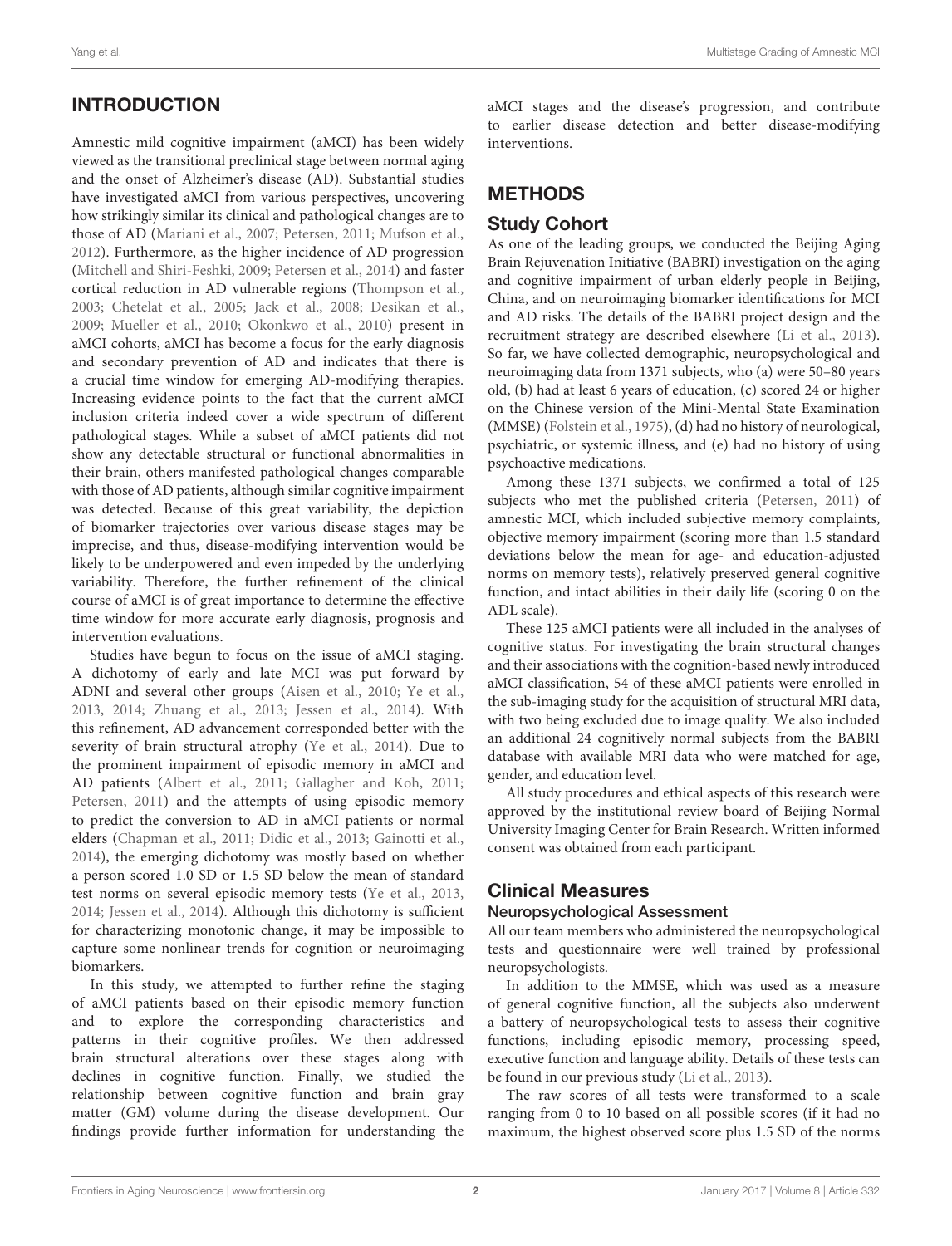was substituted), as per the following formula:

$$
X' = ([X - X\_min]/[X\_max - X\_min]) * 10,
$$
  
if a theoretical maximum existed,

$$
X' = ([X - X\_min]/[(X\_max + 1.5\sigma) - X\_min]) * 10,
$$
  
if it did not.

For the tests scoring the subjects' reaction times, the following formula was utilized:

$$
X' = 10 - ([X - X\_min]/[(X\_max + 1.5\sigma) - X\_min]) * 10.
$$

For a better overall assessment of the performance of certain cognitive functions, the transformed scores within a cognitive domain were averaged to obtain the function scores.

#### Classification of aMCI Patients

The memory tests used for the diagnosis of aMCI included longdelay recall (trial 5) and total word recall (trial 1–5) of the R-AVLT and delay recall of the ROCF. Memory impairment was considered if the score was ≥1.5 SD below the mean when compared with the age- and education-adjusted norms.

To classify the aMCI patients into different stages, we used the extreme groups approach (EGA) [\(Feldt, 1961;](#page-7-21) [Alf and Abrahams,](#page-6-2) [1975;](#page-6-2) [Preacher et al., 2005\)](#page-7-22) based on memory function scores. Briefly, we computed episodic memory function scores by averaging the transformed memory test scores, then ranked the scores of aMCI patients in descending order and defined the highest 27% as mild aMCI, the lowest 27% as severe aMCI, and those in between as moderate aMCI.

Among the 125 consecutively recruited aMCI patients, there were 33 mild aMCI patients, 57 moderate aMCI patients and 35 severe aMCI patients. The proportion of the three aMCI stages in the sub-imaging study was similar (Chi-square test,  $p = 0.796$ ), with 12 mild, 24 moderate and 16 severe aMCI patients.

#### Data Acquisition of Sub Volumetric MRI Study

Magnetic resonance imaging data acquisition was performed using a Siemens Trio 3.0 Tesla scanner (Trio; Siemens, Erlangen, Germany) in the Imaging Center for Brain Research at Beijing Normal University. Foam padding and headphones were used to reduce head motion and scanner noise. The patients were instructed to keep still with their eyes closed. The T1-weighted structural images were acquired using three-dimensional (3D) magnetization prepared rapid gradient echo sequences: 176 sagittal slices, a repetition time of 1900 msec, an echo time of 3.44 msec, a slice thickness of 1 mm, a flip angle of 9◦ , and a field of view of  $256 \times 256$  mm.

#### Voxel-Based Morphometry Processing **Steps**

The VBM8-toolbox [\(http://dbm.neuro.uni-jena.de/vbm\)](http://dbm.neuro.uni-jena.de/vbm) was used to preprocess the structural images with the default parameters, and the MNI East Asian brains template was used for the Affine Regularization. The images were bias-corrected, tissue classified, and normalized to MNI-space using linear (12-parameter affine) and nonlinear transformations, within a unified model [\(Ashburner and Friston, 2005\)](#page-6-3) including the highdimensional DARTEL normalization. Gray and white matter segments were modulated only by the nonlinear components to preserve actual GM and WM values locally (modulated GM and WM volumes).

Homogeneity of GM images was checked using the covariance structure of each image with all other images, as implemented in the check data quality function. Two extreme outliers (one in each of the moderate and severe aMCI groups) showing anatomical abnormalities or artifacts were identified and excluded. The remaining  $n = 76$  images were free of any QC issues. The modulated GM images were smoothed with a Gaussian kernel of 8 mm full-width-half-maximum (FWHW).

#### Data Analysis

We first sought to characterize the non-memory cognitive profiles of each stage of aMCI patients by using SPSS 22.0 (SPSS Inc. Chicago, IL, USA). ANOVA and chi-square tests were performed to compare demographic variables among the groups. ANCOVAs with age, gender and years of education as covariates were performed to compare cognitive function scores, and for multiple comparison correction, Bonferroni's post-hoc analyses were conducted. Further, general linear models were performed to explore the change trajectories of cognitive function and brain volume, and partial correlation analyses were conducted to identify the relationship between brain volume and cognitive functions, with age, gender and years of education as covariates in above analyses. Thresholds for these analyses were set to  $p < 0.05$ .

To explore the brain structural differences, smoothed GM images of mild, moderate and severe aMCI, with cognitively normal subjects, were included in the random-effect group analyses, as full-factorial analyses with age, gender and years of education as covariates in SPM8 software [\(http://www.fil.ion.](http://www.fil.ion.ucl.ac.uk) [ucl.ac.uk\)](http://www.fil.ion.ucl.ac.uk). Similar analyses within the three aMCI groups were repeated to confirm these different regions. Post-hoc pairwise analyses were run to determine which group(s) contributed to the differences. All analyses were performed at the whole brain level. The mean GM volume in those significant regions was then extracted for further analyses. The threshold of significance for all analyses was set at  $p < 0.05$  by combining the individual voxel  $p < 0.001$  with a cluster size larger than 150 mm<sup>3</sup>, based on Monte Carlo simulations [\(Ledberg et al., 1998\)](#page-7-23).

### RESULTS

### Demographic Data and Neuropsychological Profiles of the aMCI **Groups**

There were no differences in the gender ratio or years of education among the three groups. However, the severe aMCI group was significantly older than the mild aMCI group. In the examination of the neuropsychological test scores the moderate and severe aMCI groups showed significantly lower scores on the MMSE and SDMT (both  $p = 0.001$ ) and longer reaction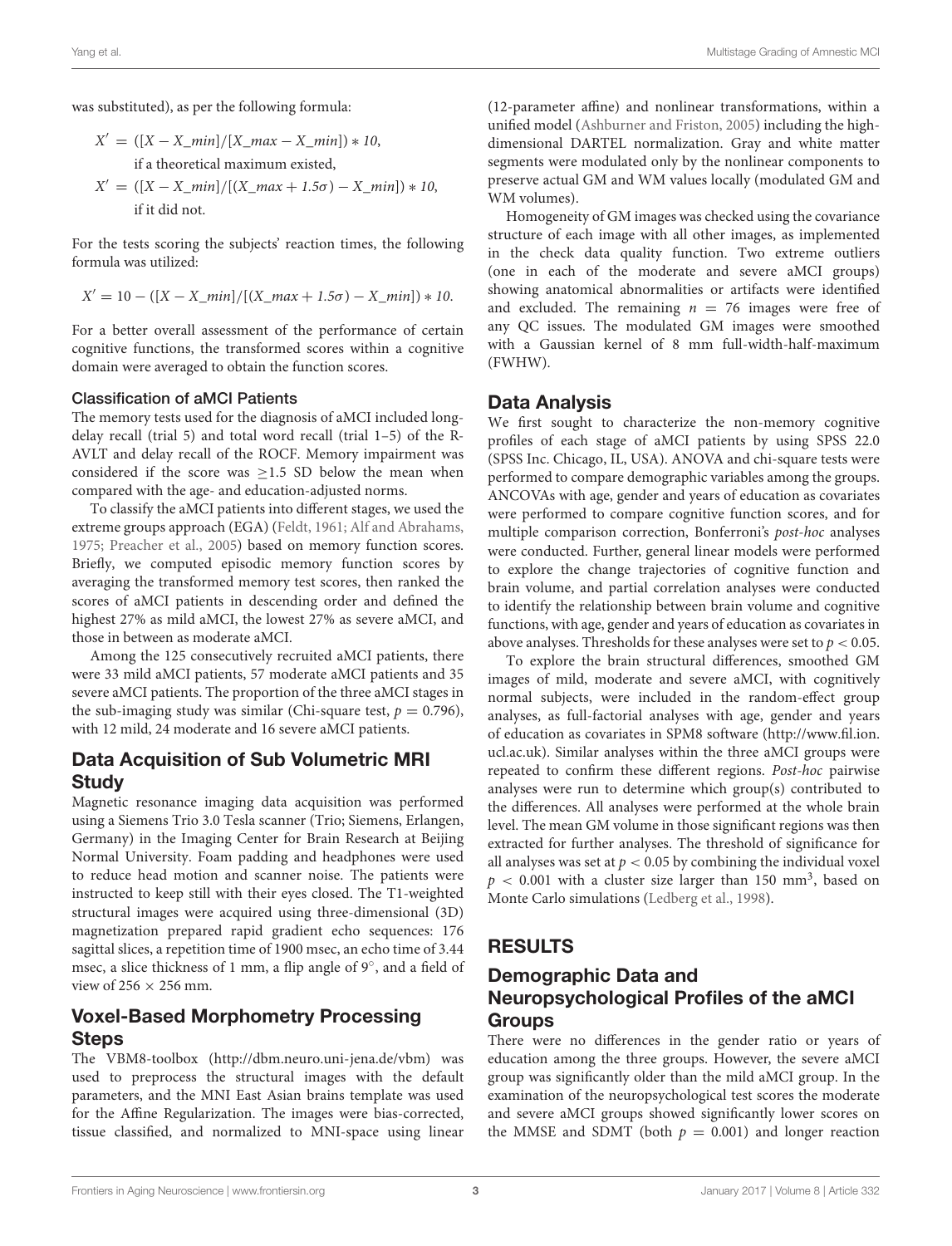times on part B of the Stroop test ( $p = 0.038$ ) than those in the mild group. Trends for significantly lower scores or longer reaction times were found in other tests. The general cognitive function, processing speed and executive function of the aMCI patients showed progressive declines from the mild group to the severe group, whereas language function only presented a trend of decline (see **[Table 1](#page-3-0)** and **[Figure 1](#page-4-0)**). More specifically, besides the linear decrease in general cognitive function and processing speed (both  $p < 0.001$ ), executive function was found to decline in a sigmoidal pattern ( $p = 0.002$ ), with language function being exponential ( $p = 0.001$ ).

To ensure that the aMCI subpopulation in the neuroimaging sample was representative of the aMCI cohort, we compared their demographic and neuropsychological profiles by independent t-tests. As expected, there were no statistically significant differences (data not shown). When we compared the aMCI subpopulation with the CNs, aMCI patients showed significant declines in all cognitive domains (see Supplementary Table 1, Supplementary Figure 1).

### VBM Data–Group Comparison for the Imaging Sample

The full-factorial analyses revealed several areas where the local GM volume showed significant differences among the newly introduced stages of aMCI, including the typical vulnerable regions of AD in the medial temporal lobe. Similar results were found in the analyses among aMCI groups, combined or not with the cognitively normal group (see **[Figure 2](#page-4-1)** and Supplementary Figure 2). The right hippocampus and the lingual gyrus, extending to parahippocampal gyrus and limbic structures, showed prominent differences, with notable differences in the left fusiform gyrus as well. Further pairwise analyses revealed that the considerable structural atrophy of the severe aMCI group

<span id="page-3-0"></span>

| TABLE 1   Demographic and neuropsychological data of the aMCI population. |                    |                              |                                     |                 |         |
|---------------------------------------------------------------------------|--------------------|------------------------------|-------------------------------------|-----------------|---------|
|                                                                           | <b>Mild aMCI</b>   | Moderate aMCI                | Severe aMCI                         | F-value $(x^2)$ | P-value |
| <b>DEMOGRAPHIC</b>                                                        |                    |                              |                                     |                 |         |
| No. of Subjects                                                           | 33                 | 57                           | 35                                  |                 |         |
| Age (years)                                                               | $60.45 \pm 7.10$   | $62.77 \pm 5.87$             | $66.51 \pm 8.09^{\dagger}$          | 6.808           | 0.002   |
| Years of Education (years)                                                | $10.42 \pm 2.39$   | $10.79 \pm 2.35$             | $11.34 \pm 2.98$                    | 1.130           | 0.327   |
| Gender (male/female)                                                      | 16/17              | 23/34                        | 15/20                               | 0.566           | 0.754   |
| <b>GENERAL COGNITIVE FUNCTION</b>                                         |                    |                              |                                     |                 |         |
| <b>MMSE</b>                                                               | $27.27 \pm 1.77$   | $26.53 \pm 1.74$             | $25.20 \pm 2.73^{\dagger \ddagger}$ | 7.645           | 0.001   |
| MMSE*                                                                     | $9.09 \pm 0.59$    | $8.84 \pm 0.58$              | $8.40 \pm 0.91^{\dagger \ddagger}$  | 7.645           | 0.001   |
| <b>EPISODIC MEMORY FUNCTION</b>                                           |                    |                              |                                     |                 |         |
| RAVLT 20 min                                                              | $2.91 \pm 1.10$    | $2.18 \pm 1.12^{\dagger}$    | $0.46 \pm 0.66^{\dagger \ddagger}$  | 45.947          | < 0.001 |
| RAVLT (sum of five trials)                                                | $19.82 \pm 5.35$   | $18.00 \pm 4.31$             | $11.77 \pm 3.53^{\dagger\ddagger}$  | 28.939          | < 0.001 |
| ROCF delayed                                                              | $14.42 \pm 7.01$   | $7.65 \pm 4.73^{\dagger}$    | $4.97 \pm 3.70^{\dagger \ddagger}$  | 32.475          | < 0.001 |
| Memory*                                                                   | $3.24 \pm 0.33$    | $2.31 \pm 0.34^{\dagger}$    | $1.24 \pm 0.41^{\dagger \ddagger}$  | 233.886         | < 0.001 |
| <b>LANGUAGE FUNCTION</b>                                                  |                    |                              |                                     |                 |         |
| <b>CVFT</b>                                                               | $41.18 \pm 7.53$   | $37.37 \pm 7.10$             | $37.00 \pm 7.36$                    | 2.816           | 0.064   |
| <b>BNT</b>                                                                | $22.45 \pm 3.61$   | $21.63 \pm 3.75$             | $20.83 \pm 4.53$                    | 1.744           | 0.179   |
| Language*                                                                 | $6.18 \pm 0.88$    | $5.82 \pm 0.80$              | $5.66 \pm 0.99$                     | 2.939           | 0.057   |
| <b>ATTENTION/PROCESSING SPEED</b>                                         |                    |                              |                                     |                 |         |
| <b>SDMT</b>                                                               | $33.32 \pm 8.86$   | $29.34 \pm 9.32$             | $23.32 \pm 7.39^{\dagger \ddagger}$ | 7.493           | 0.001   |
| TMT part A, sec                                                           | $64.12 \pm 24.85$  | $65.53 \pm 30.90$            | $78.89 \pm 28.45$                   | 1.234           | 0.295   |
| Stroop part A, sec                                                        | $29.79 \pm 10.11$  | $31.53 \pm 8.15$             | $33.21 \pm 10.28$                   | 0.547           | 0.580   |
| Stroop part B, sec                                                        | $40.61 \pm 10.11$  | $45.37 \pm 11.63$            | $48.03 \pm 14.43^{\dagger}$         | 3.357           | 0.038   |
| Process <sup>*</sup>                                                      | $6.31 \pm 0.68$    | $6.04 \pm 0.75$              | $5.63 \pm 0.85^{\dagger}$           | 4.135           | 0.018   |
| <b>EXECUTIVE FUNCTION</b>                                                 |                    |                              |                                     |                 |         |
| TMT part B, sec                                                           | $179.39 \pm 52.03$ | $216.42 \pm 82.65$           | $228.06 \pm 64.55$                  | 2.226           | 0.112   |
| TMT part B - A, sec                                                       | $115.27 \pm 38.45$ | $150.89 \pm 67.32^{\dagger}$ | $149.17 \pm 57.72$                  | 2.989           | 0.054   |
| Stroop part C, sec                                                        | 78.30 ± 18.64      | $91.09 \pm 32.78$            | $92.21 \pm 29.22$                   | 1.767           | 0.175   |
| Stroop part C - B, sec                                                    | $37.70 \pm 16.68$  | $45.72 \pm 28.03$            | $44.18 \pm 20.29$                   | 0.902           | 0.409   |
| Execution*                                                                | $7.74 \pm 0.53$    | $7.25 \pm 0.86^{\dagger}$    | $7.20 \pm 0.68$                     | 3.631           | 0.030   |

*Abbreviations: aMCI, amnestic mild cognitive impairment; MMSE, Mini-Mental State Examination; RAVLT, Rey's Auditory Vocabulary List Test; ROCF, Rey-Osterrieth Complex Figure test; CVFT, Category Verbal Fluency Test; BNT, Boston Naming Test; SDMT, Symbol Digit Modalities Test; TMT, Trail Making Test.*

\**Transformed or composited scores are presented. Data are presented as the mean* ± *SD.*

*One-way ANCOVA post-hoc Bonferroni tests are indicated by abbreviations: † p* < *0.05, when compared to mild aMCI; ‡ p* < *0.05, when compared to moderate aMCI. Age, gender and years of education are covariates.*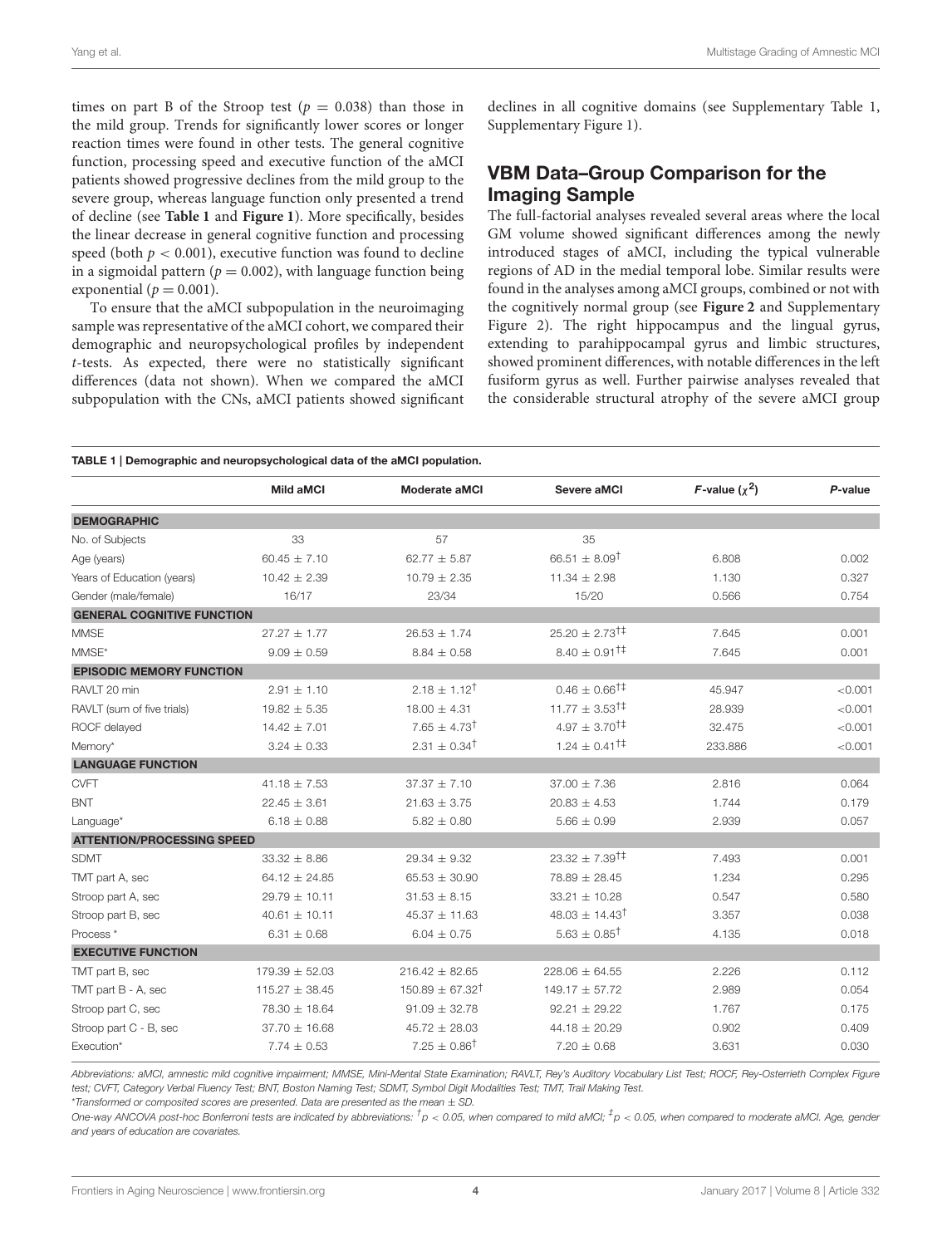contributed to all significances in comparison with the regional volume (see **[Figure 3](#page-5-0)**).

Among the aMCI groups, the mean GM volume alteration in these ROIs were then fitted by general linear models. An exponential model was found to best fit the volume changes in the left fusiform gyrus ( $R^2=0.36$ , standard  $\beta=-0.60,\, p< 0.001$ ). When the analyses were conducted on the other two ROIs from the quadratic models that fit the data better ( $R^2 = 0.39$  for the lingual gyrus,  $R^2 = 0.32$  for the hippocampus, both quadratic coefficients <0, both  $p < 0.001$ ), we found that the peaks of these two curves fell around the mild stage (see Supplementary Figure 3).



<span id="page-4-0"></span>FIGURE 1 | Histogram of overall cognitive function among the aMCI groups. Mean and standard errors of cognitive function scores, expressed as transformed and/or composited scores, among three stages of aMCI patients are presented.

# Correlations between Non-memory Cognitive Function and the GM Volume

Because the aMCI classification was based on memory function, partial correlation analyses were conducted for the non-memory cognitive functions. As shown in **[Figure 4](#page-5-1)**, we found that processing speed was significantly correlated with the GM volume of the right lingual gyrus ( $r = 0.419$ ,  $p = 0.003$ ), and significant correlations were also found between general cognitive function and the GM volume of the left fusiform gyrus  $(r = 0.281, p = 0.046)$ , indicating that the decline of cognitive functions might relate to the brain structural changes during aMCI progression.

### **DISCUSSION**

In the present study, we introduced a new way to categorize aMCI patients as mild, moderate or severe based on their degree of episodic memory dysfunction. Within a cohort of aMCI patients, we found comprehensive functional decline along with deterioration of memory function. Brain degenerative changes, as expected, were more evident and extensive during the later stages of aMCI. Furthermore, with this multi-staging aMCI definition, certain non-linear trajectories of these cognitive and GM changes could be characterized and were indeed uncovered by our current study. Notably, we also found significant correlations between cognitive function and brain structural alterations.

Evidence from recent studies reflected a greater need for early anti-AD interventions for earlier stage aMCI patients. This study is our attempt to categorize aMCI patients into three stages based on their episodic memory function in the hope that we are more likely to observe the actual and progressive changes en route to AD and that it would become feasible to depict



<span id="page-4-1"></span>FIGURE 2 | Map of the significantly different regions in GM volume among three aMCI stages. Results were based on threshold at  $p < 0.05$  by combining the individual voxel  $p < 0.001$  with a cluster size larger than 150 mm<sup>3</sup>, using Monte Carlo simulations [\(Ledberg et al., 1998\)](#page-7-23).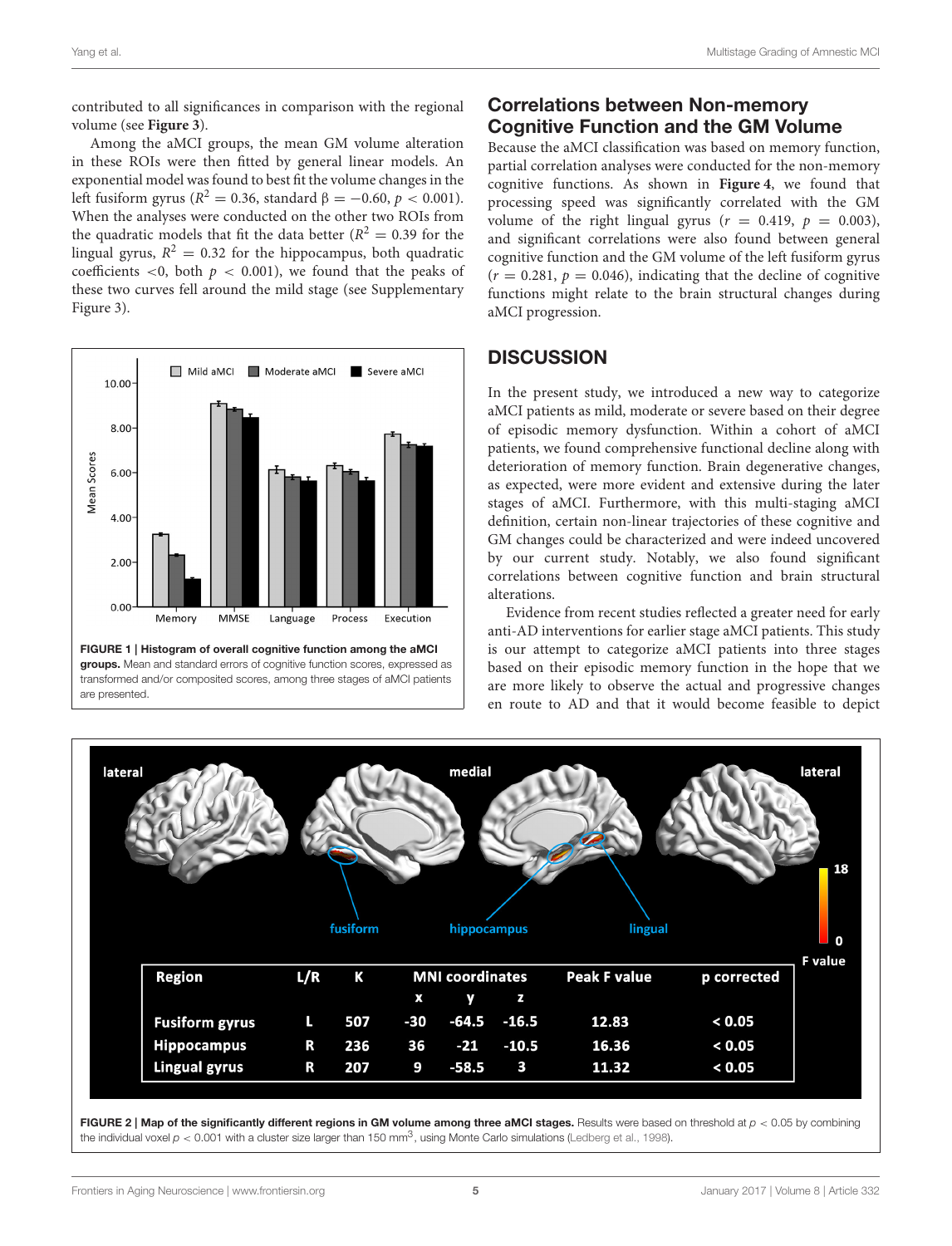the non-linear trajectory if it does exist, rather than an artificial linear one.

There are other ways of dividing aMCI patients into only two stages, as presented in other studies. The Alzheimer's Disease Neuroimaging Initiative (ADNI) has recruited a group of subjects with less severe memory impairment than its original MCI cohort and referred them as in the earlier stage of MCI (E-MCI) (Aisen et al., [2010\)](#page-6-0), whereas other studies have defined the E-MCI patients as those with memory scores between  $-1.5$  and  $-1.0$ SD below the age- and education-matched norms [\(Jessen et al.,](#page-7-14) [2014;](#page-7-14) [Ye et al., 2014\)](#page-7-12) or those who have not converted to AD in a follow-up after 2 years [\(Zhuang et al., 2013\)](#page-7-13). Although the longitudinal method seems to be the best way to classify the aMCI cohort, it may not be practical.

Episodic memory dysfunction has been considered as the earliest and most common representation in aMCI due to AD, and it has been more deteriorative during the progression toward AD [\(Albert et al., 2011;](#page-6-1) [Petersen, 2011;](#page-7-1) [Braskie and Thompson,](#page-6-4) [2013\)](#page-6-4). Recent studies have paid attention to the longitudinal



cognitive changes in aMCI progression. Episodic memory was reported to manifest significantly higher rate of decline in aMCI patients who developed AD [\(Albert et al., 2007;](#page-6-5) [Jack et al., 2008\)](#page-7-7), and it was among the cognitive functions that showed the earliest and fastest decline during a follow-up of aMCI [\(Wilson et al.,](#page-7-24) [2011\)](#page-7-24). The significant, consistent and characteristic memory decrease in the disease progression is indeed a typical perspective that can be more easily observed and retested.

Together with episodic memory dysfunction, the nonmemory cognitive function of aMCI patients showed a similar progressive decline in our study, indicating that the progression of aMCI was probably accompanied by systematic cognitive degeneration. We further found that executive function and language function declines were both relatively slower in the later phase. These findings are consistent with several previous longitudinal studies of aMCI [\(Albert et al., 2007;](#page-6-5) [Wilson et al.,](#page-7-24) [2011\)](#page-7-24) patients, which indicated that executive function and working memory decline were accelerated earlier in aMCI converters during follow-ups.

Changes in cortical GM volume were also identified based on the three-stage definition in the present study. Regional reduction was presented in the fusiform gyrus during the mild disease stage, and more regions, such as the bilateral hippocampus and right lingual gyrus extending to limbic area, were affected later. Moreover, most of these brain regions exhibited nonlinear but monotonic reductions in GM volume.

Though the current study is cross-sectional, our results generally agreed with previous longitudinal studies concerning the spatiotemporal pattern of cortical reduction in aMCI progression. Cortical atrophy was first shown in the medial temporal lobe, including the anterior hippocampus and fusiform gyrus, and then in the rest of temporal lobe, the temporoparietal association cortices and the frontal lobe during the conversion of aMCI [\(Whitwell et al., 2007;](#page-7-25) [Spulber et al., 2012;](#page-7-26) [Yao et al., 2012\)](#page-7-27). These results fit well with the Braak stage, with the earliest neuropathological changes occurring in the anterior medial temporal lobe and fusiform gyrus and then spreading to the neocortex [\(Brettschneider et al., 2015\)](#page-6-6). In addition to the widespread cortical reduction, spatiotemporal

<span id="page-5-1"></span><span id="page-5-0"></span>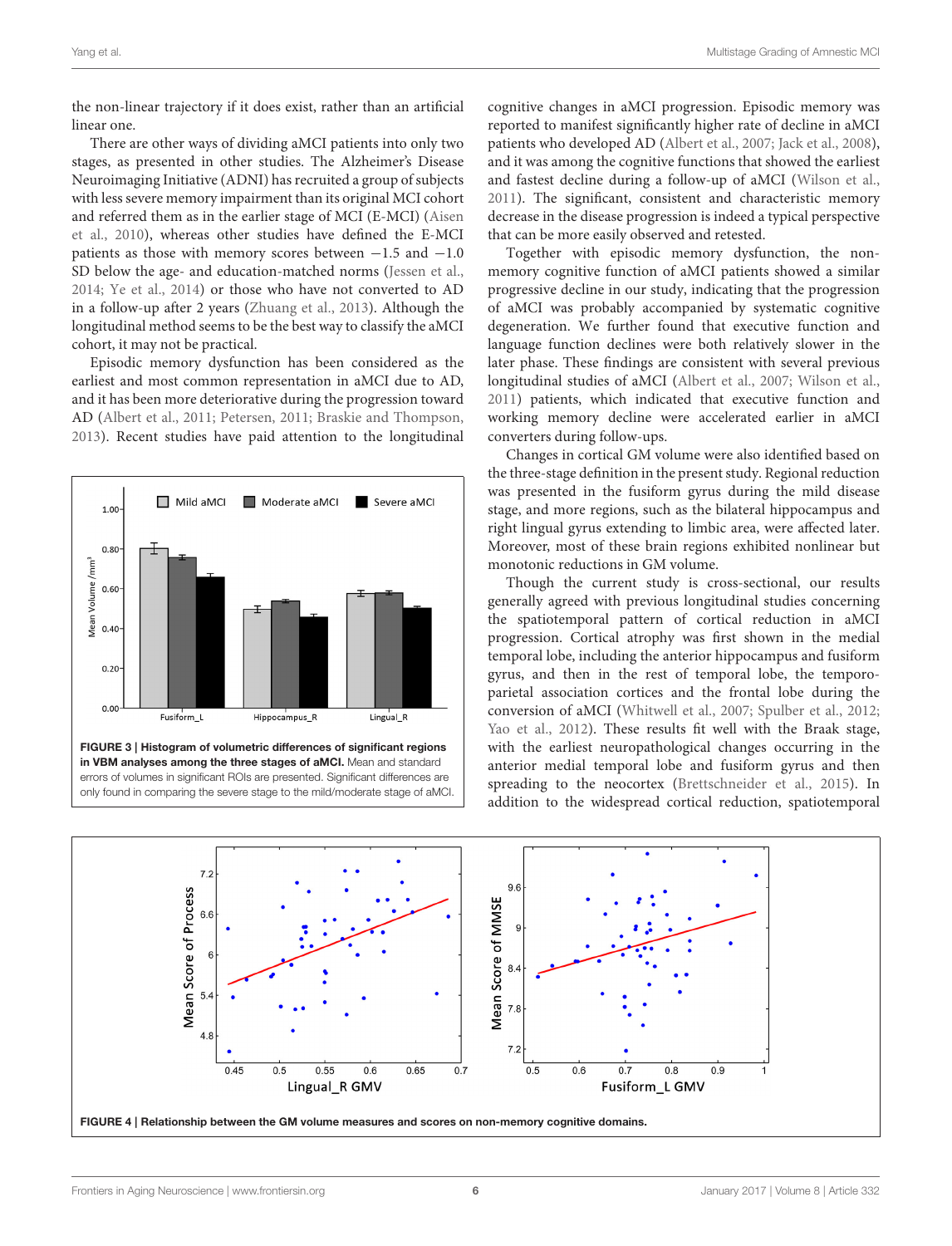acceleration and/or deceleration of atrophy in the medial temporal structures was also found during the aMCI progression, including the hippocampus, parahippocampal gyrus, entorhinal cortex, lingual gyrus, fusiform gyrus, posterior cingulate gyrus, precuneus/cuneus and so on [\(Thompson et al., 2003;](#page-7-5) Chetelat et al., [2005;](#page-7-6) [McDonald et al., 2009;](#page-7-28) [Sabuncu et al., 2011;](#page-7-29) Tosun et al., [2011\)](#page-7-30). The consistency between these longitudinal findings and our cross-sectional results shows that our newly introduced three-stage definition for aMCI is informative and meaningful.

The relationship between GM volume reduction and cognitive decline was examined in this study. Except for episodic memory, processing speed and general cognitive function were correlated with brain structures. These findings are consistent with studies concerning the cognitive changes in aMCI cohorts [\(Mcdonald et al., 2012;](#page-7-31) [Yao et al., 2012\)](#page-7-27), as executive function and processing speed are likely linked to posterior cortical regions.

There were some limitations in the present study. First, although size of our aMCI cohort was relatively large to examine the patterns of cognitive changes, the association of cognition and brain structure needs further confirmation due in part to the smaller sample size in the MRI sub-study. Second, despite the inclusion criteria and staging methods for our aMCI groups, it was likely that some of our patients did not present due to AD pathology. Finally, we noted that our nonlinear characterization was mostly restrained to a quadratic model for depicting the trajectories of GM volume alterations. Longitudinal studies would have greater advantages in achieving a better fit with cognitive and cortical data, thus accurately determining whether patterns of regional longitudinal atrophy are different between aMCI patients who have advanced or not.

### **CONCLUSIONS**

Our study characterized the cognitive profiles and brain structures along with the degree of episodic memory impairment, as defined by the three-part staging introduced for aMCI patients. These three aMCI stages showed progressive decline in cognitive functions and reduced GM volumes in regions such as the hippocampus, fusiform and lingual gyrus, which had been previously reported in aMCI patients. More aMCI neuropsychological and neuroimaging data are needed in future longitudinal studies to identify the patterns of cortical atrophy along with cognitive decline.

### **REFERENCES**

- <span id="page-6-0"></span>Aisen, P. S., Petersen, R. C., Donohue, M. C., Gamst, A., Raman, R., Thomas, R. G., et al. (2010). Clinical Core of the Alzheimer's Disease Neuroimaging Initiative: progress and plans. Alzheimers. Dement. 6, 239–246. doi: [10.1016/j.jalz.2010.03.006](https://doi.org/10.1016/j.jalz.2010.03.006)
- <span id="page-6-5"></span>Albert, M., Blacker, D., Moss, M. B., Tanzi, R., and McArdle, J. J. (2007). Longitudinal change in cognitive performance among individuals with mild cognitive impairment. Neuropsychology 21, 158–169. doi: [10.1037/0894-4105.21.2.158](https://doi.org/10.1037/0894-4105.21.2.158)
- <span id="page-6-1"></span>Albert, M. S., Dekosky, S. T., Dickson, D., Dubois, B., Feldman, H. H., Fox, N. C., et al. (2011). The diagnosis of mild cognitive impairment due to Alzheimer's disease: recommendations from the National Institute on Aging-Alzheimer's

# ETHICS STATEMENT

Before the study, all the application materials should be sent to the institutional review board at the Imaging Center for Brain Research at Beijing Normal University and wait for the authorization. And the study cannot be started until the materials have been approved by the ethic committee. If there's any need to change the study protocol or informed consent, all the changes should be reported to the institutional review board at the Imaging Center for Brain Research at Beijing Normal University. To every subject or his/her statutory agent, the researchers are bound to introduce the object, process and potential profits and risks. All subjects should be informed the right to decide whether to participate and whether to quit from this study. Researchers should have the signed informed consent before the study and archive all the informed consent as the research data.

### AUTHOR CONTRIBUTIONS

Guarantors of integrity of entire study, ZZ; Study concepts/design, ZZ; Data acquisition, all authors; Literature research, CY, XS, and WT; MCI diagnosis, XS, XL, and JZ; Statistical analysis, CY, WT, and XL; Drafting of the manuscript, CY, XS; Critical revision of the manuscript for important intellectual content, KC, JJ, and ZZ.

# FUNDING

This study is supported by the State Key Program of National Natural Science of China (Grant No. 81430100), the Beijing New Medical Discipline Based Group (Grant No. 100270569) and the National Natural Science Foundation of China (Grant No. 30873458 and 81173460).

### ACKNOWLEDGMENTS

We would like to thank all the volunteers and participants for taking part in this investigation.

# SUPPLEMENTARY MATERIAL

The Supplementary Material for this article can be found [online at: http://journal.frontiersin.org/article/10.3389/fnagi.](http://journal.frontiersin.org/article/10.3389/fnagi.2016.00332/full#supplementary-material) 2016.00332/full#supplementary-material

Association workgroups on diagnostic guidelines for Alzheimer's disease. Alzheimer's Dement. 7, 270–279. doi: [10.1016/j.jalz.2011.03.008](https://doi.org/10.1016/j.jalz.2011.03.008)

- <span id="page-6-2"></span>Alf, E. F., and Abrahams, N. M. (1975). The use of extreme groups in assessing relationships. Psychometrika 40, 563–572. doi: [10.1007/BF02291557](https://doi.org/10.1007/BF02291557)
- <span id="page-6-3"></span>Ashburner, J., and Friston, K. J. (2005). Unified segmentation. Neuroimage 26, 839–851. doi: [10.1016/j.neuroimage.2005.02.018](https://doi.org/10.1016/j.neuroimage.2005.02.018)
- <span id="page-6-4"></span>Braskie, M. N., and Thompson, P. M. (2013). Understanding cognitive deficits in Alzheimer's disease based on neuroimaging findings. Trends Cogn. Sci. 17, 510–516. doi: [10.1016/j.tics.2013.08.007](https://doi.org/10.1016/j.tics.2013.08.007)
- <span id="page-6-6"></span>Brettschneider, J., Del Tredici, K., Lee, V. M., and Trojanowski, J. Q. (2015). Spreading of pathology in neurodegenerative diseases: a focus on human studies. Nat. Rev. Neurosci. [16, 109–120. doi: 10.1038/](https://doi.org/10.1038/nrn3887) nrn3887